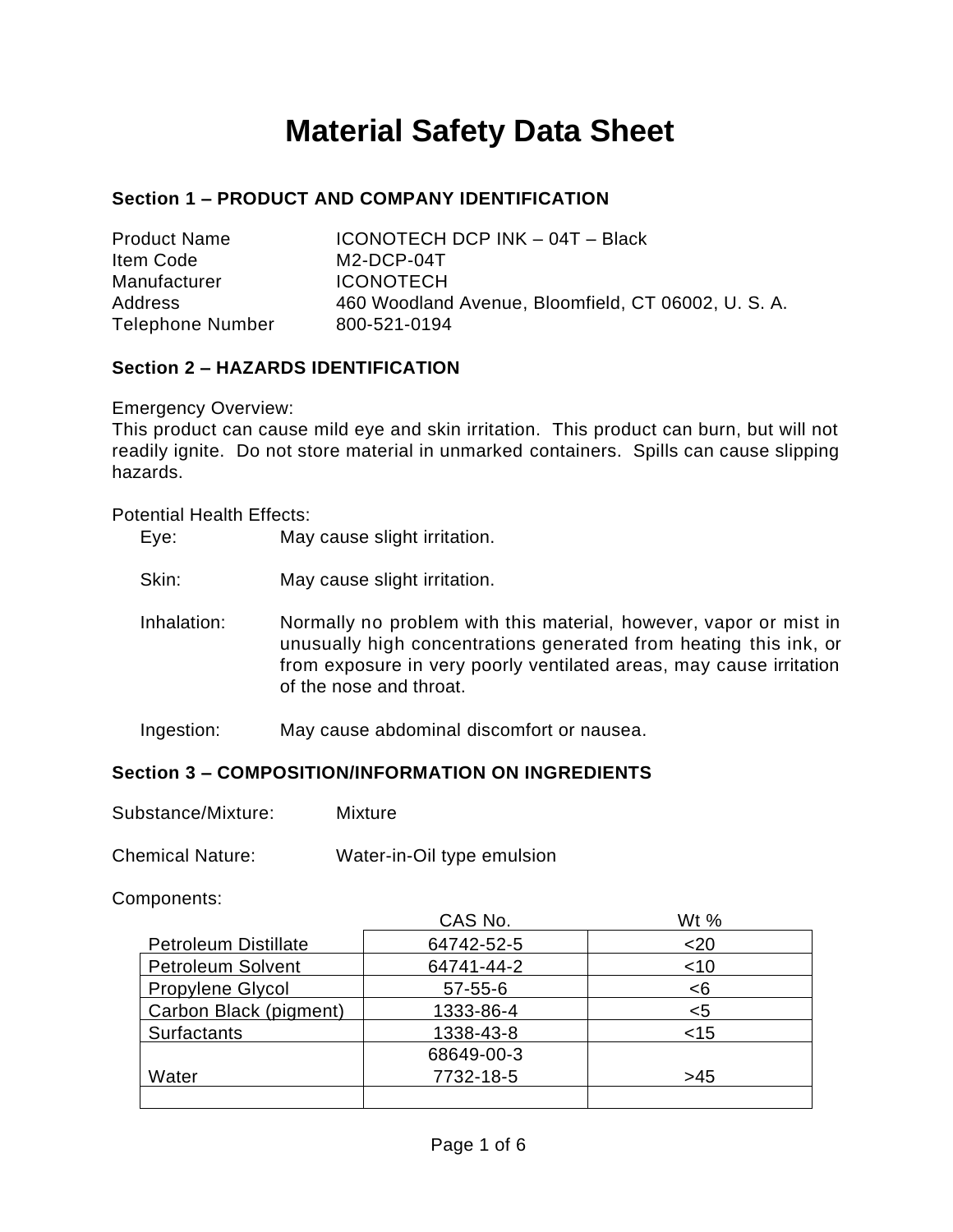## **Section 4 – FIRST AID MEASURES**

| Eye:                                           | In case of contact with eyes, flush with water for 15 minutes and<br>seek medical advice.                |  |  |
|------------------------------------------------|----------------------------------------------------------------------------------------------------------|--|--|
| Skin:                                          | In case of contact with skin, immediately wash area with a mild<br>soap using large quantities of water. |  |  |
| Inhalation:                                    | If feeling unwell, leave area and seek medical advice.                                                   |  |  |
| Ingestion:                                     | If swallowed, do not induce vomiting; seek medical advice.                                               |  |  |
|                                                | <b>Section 5 - FIRE FIGHTING MEASURES</b>                                                                |  |  |
| Flammability:                                  | This material will burn, but will not readily ignite                                                     |  |  |
| <b>Explosion Properties:</b>                   | Not applicable                                                                                           |  |  |
| <b>Extinguishing Media:</b>                    | Use dry chemical, water fog, or carbon dioxide                                                           |  |  |
| <b>Hazardous Combustion Products:</b>          | Carbon dioxide, carbon monoxide, smoke and<br>unburned hydrocarbons                                      |  |  |
| Fire Fighting:                                 | Wear self-contained NIOSH approved breathing apparatus when<br>fire fighting in a confined space         |  |  |
| <b>Section 6 - ACCIDENTAL RELEASE MEASURES</b> |                                                                                                          |  |  |

Personal Precautions: Keep area ventilated. Wear gloves during clean up.

Method of Cleaning Up: Absorb on inert material or wipe with dry cloth followed by damp mop. Wash affected surface with soap and water.

Environmental Precautions: Do not empty into drains. Dispose of in accordance with regulations for non-flammable oily residue.

#### **Section 7 – HANDLING AND STORAGE**

Handling: As with all chemical mixtures good hygiene practices should be followed when handling this material. Avoid contact with skin.

Storage: Store in original bottle. Store at 5 to 35° C and keep out of direct sunlight. Keep out of reach of children.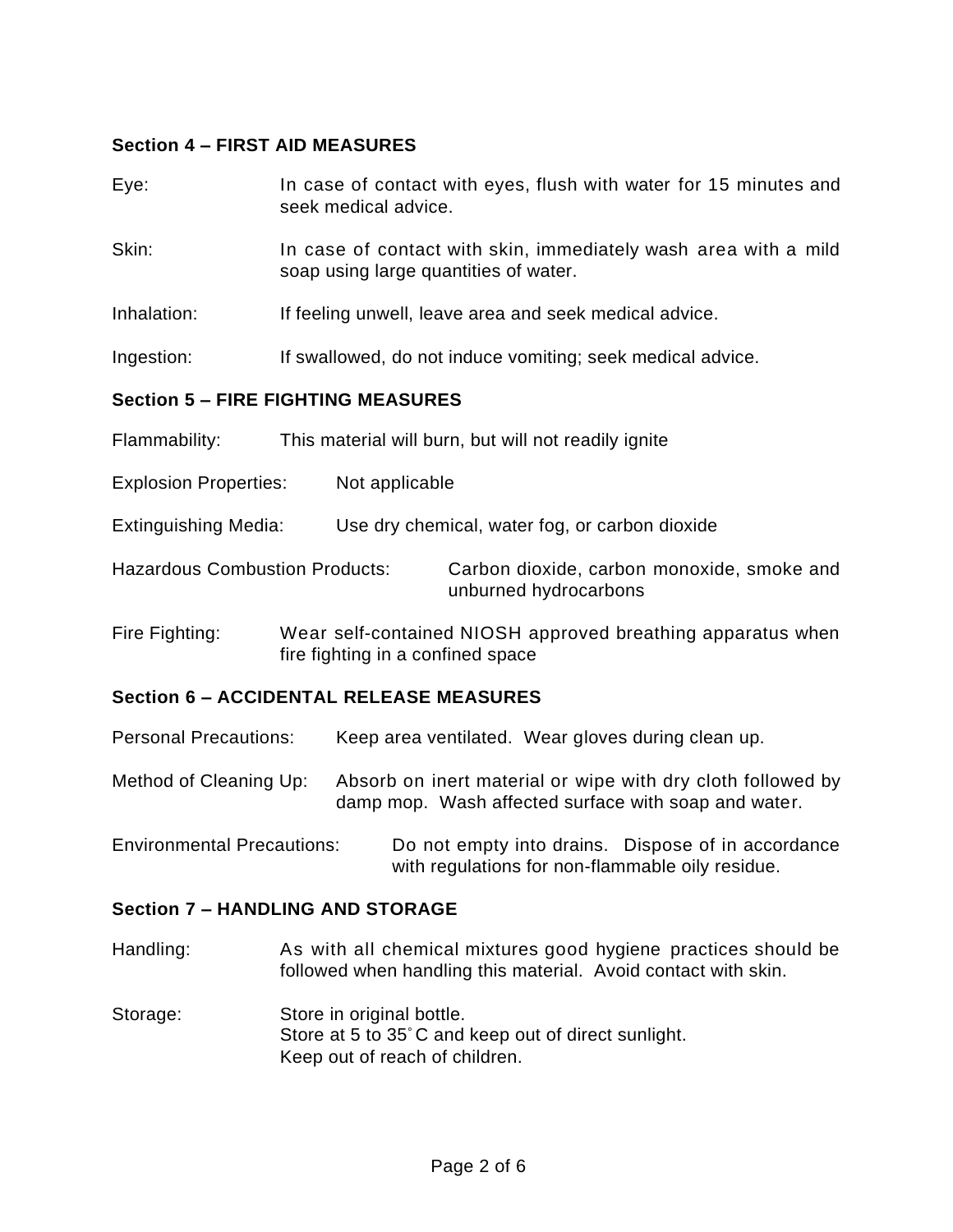# **Section 8 – EXPOSURE CONTROLS /PERSONAL PROTECTION**

Engineering Measures: Good general ventilation should be sufficient for most conditions.

<u> 1980 - Johann John Stein, marwolaeth a bhann an t-Amhainn an t-Amhainn an t-Amhainn an t-Amhainn an t-Amhain</u>

Exposure Guidelines:

|                             | <b>ACGIH TLV</b>           | <b>OSHA PEL</b>            |
|-----------------------------|----------------------------|----------------------------|
| <b>Petroleum Distillate</b> | 5 mg/M <sup>3</sup> $(*1)$ | 5 mg/M <sup>3</sup> $(*1)$ |
| <b>Petroleum Solvent</b>    | 5 mg/M <sup>3</sup> $(*1)$ | 5 mg/M $3$ (*1)            |
| <b>Propylene Glycol</b>     | <b>Not Listed</b>          | <b>Not Listed</b>          |
| Carbon Black (pigment)      | 3.5 mg/ $M^3$              | 3.5 mg/ $M^3$              |
| <b>Surfactants</b>          | <b>Not Listed</b>          | <b>Not Listed</b>          |
| Water                       | <b>Not Listed</b>          | <b>Not Listed</b>          |

\*1 - as mineral oil mist

#### Personal Protective Equipment

| <b>Respiratory Protection:</b> | Not normally required                                       |  |  |
|--------------------------------|-------------------------------------------------------------|--|--|
| <b>Hand Protection:</b>        | Gloves, where prolonged or repeated contact is<br>required. |  |  |
| Eye Protection:                | Not normally required.                                      |  |  |
| Skin and body protection:      | Not normally required.                                      |  |  |

#### **Section 9 – PHYSICAL AND CHEMICAL PROPERTIES**

| <b>Physical State:</b>         | Black pourable semi-paste |
|--------------------------------|---------------------------|
| Odor:                          | Slight petroleum odor     |
| pH:                            | Not applicable            |
| <b>Boiling Point:</b>          | $>100^{\circ}$ C          |
| <b>Melting Point:</b>          | $<$ 0 $^{\circ}$ C        |
| <b>Oxidizing Properties:</b>   | Not applicable            |
| Vapor Pressure (mmHg at 20°C): | Insignificant             |
| Vapor Density (air = 1):       | >1.0                      |
| <b>Specific Gravity:</b>       | 1.08                      |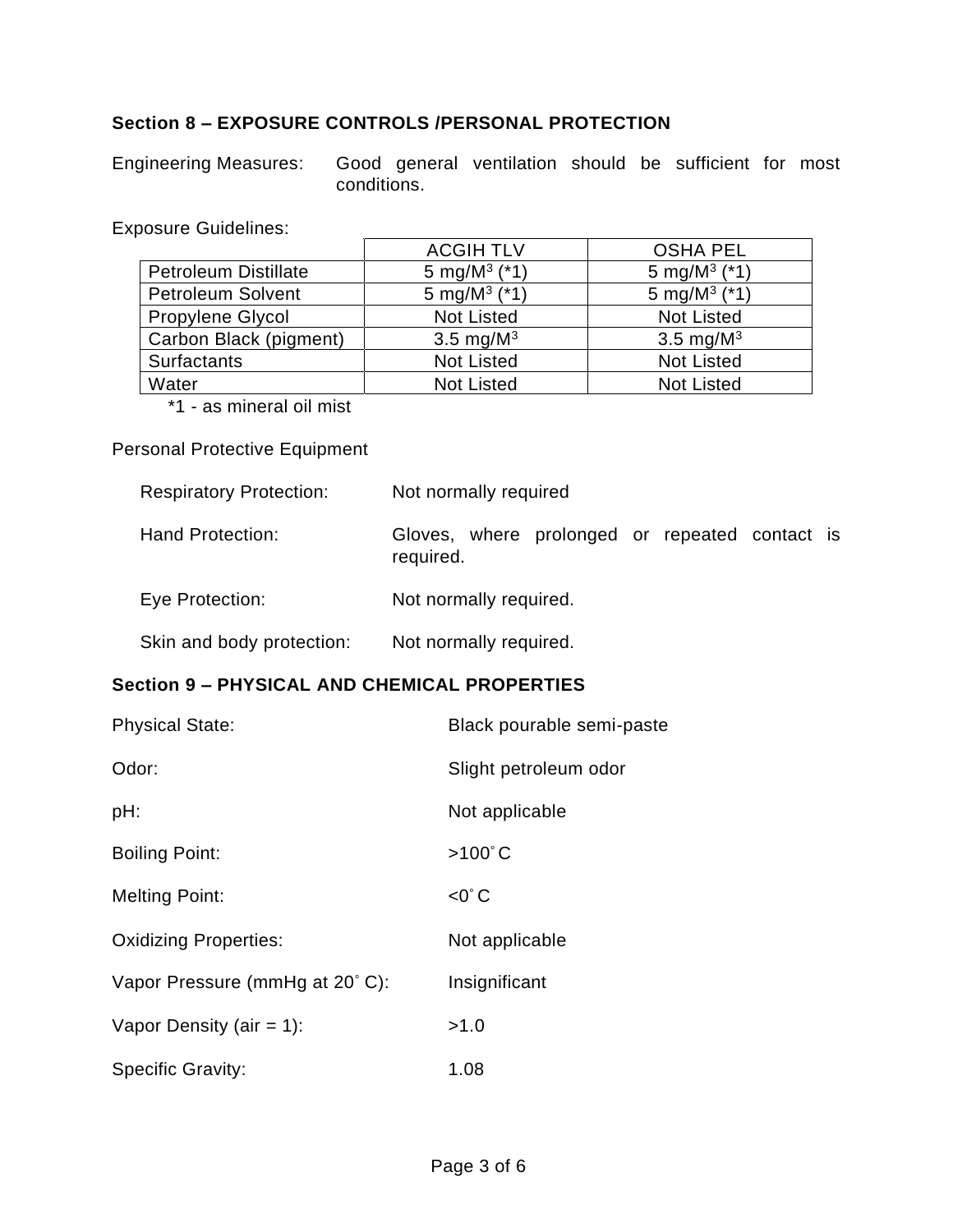| Solubility in Water: | Negligible. Disperses.       |  |  |  |  |
|----------------------|------------------------------|--|--|--|--|
| Flash Point:         | $>135^{\circ}$ C TOC ASTM 92 |  |  |  |  |

# **Section 10 – STABILITY AND REACTIVITY**

Stability: Product is stable under normal storage and handling conditions.

Materials to avoid: Strong oxidizing agents.

Hazardous polymerization: Will not occur.

Hazardous decomposition products: None

## **Section 11 –TOXICOLOGICAL INFORMATION**

| <b>Acute Oral Toxicity:</b>   | $>$ 2500mg/kg (rat)*<br>LD <sub>50</sub>                                                                                                                                                                                                                                                                                                                  |
|-------------------------------|-----------------------------------------------------------------------------------------------------------------------------------------------------------------------------------------------------------------------------------------------------------------------------------------------------------------------------------------------------------|
| <b>Acute Eye Irritation:</b>  | May cause slight irritation*                                                                                                                                                                                                                                                                                                                              |
| <b>Acute Skin Irritation</b>  | May cause slight irritation*                                                                                                                                                                                                                                                                                                                              |
| Mutagenicity:                 | Not known to be mutagenic                                                                                                                                                                                                                                                                                                                                 |
| <b>Reproductive Toxicity:</b> | Not know to have any reproductive toxicity                                                                                                                                                                                                                                                                                                                |
| Carcinogenicity:              | Carbon black is listed as a Class 2B (possible human<br>carcinogen) by IARC. (However, IARC Monograph 65 also<br>indicates "exposures to carbon black in the use of printing<br>ink, rubber or paint are negligible") None of the other<br>ingredients in this product are listed or classified by IARC,<br>NTP, MAK, OSHA, EU, or ACGIH as a carcinogen. |

\* This information is based on toxicity data for similar materials and ingredients.

# **Section 12 – ECOLOGICAL INFORMATION**

No specific testing for ecological effects or an environmental fate analysis has been conducted on this product. However, as with any product containing petroleum distillates, contamination of soil or water should be avoided. This product will normally float on water.

# **Section 13 – DISPOSAL CONSIDERATIONS**

Product as supplied does not meet the characteristics of a hazardous waste as defined by the Resource Conservation and Recovery Act (RCRA, 40 CFR261). Waste must be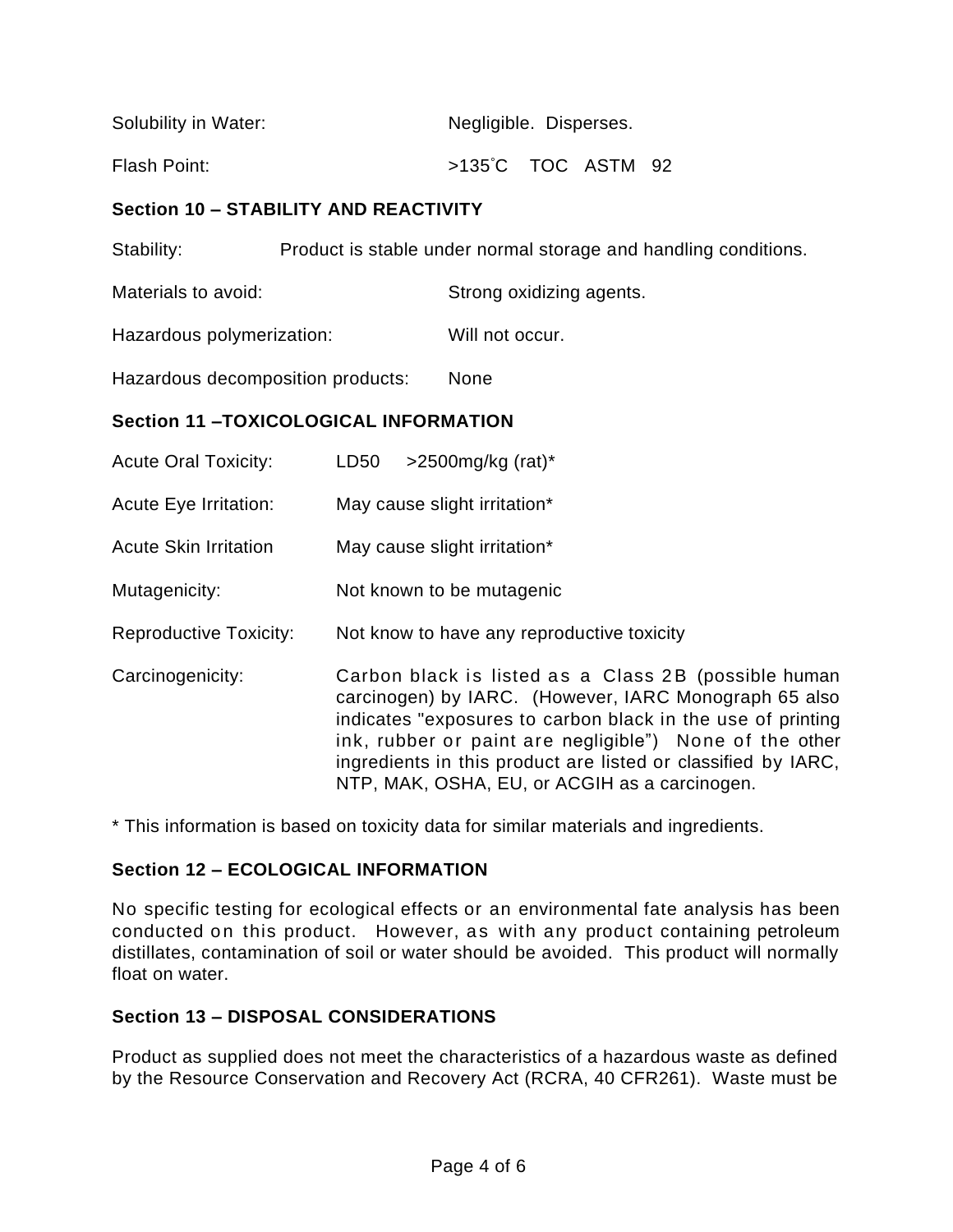disposed of in accordance with Federal, State/Provincial and local environmental control regulations.

Ink bottle material is plastic (HDPE).

## **Section 14 – TRANSPORT INFORMAITON**

- U. S. DOT: Not regulated
- UN Number: Not applicable
- RID/ADR/ADNR: Not restricted
- IMDG Code: Not restricted
- RDG: Not restricted
- ICAO/IATA: Not restricted

#### **Section 15 – REGULATORY INFORMATION**

- Inventories: All components of this product are listed on or are exempt from the Following inventories: TSCA (U. S. A.). AICS (Australia), DSL (Canada), PICCS (Philippines), EINECS/ELINCS (European Union), HSNO (New Zealand).
- OSHA: This product is not considered hazardous under OSHA Hazard Communication Standard 29 CFR 1910, 1200.
- RCRA (40 CFR 261): Product as supplied is not a hazardous waste.
- PROP 65: Contains no materials currently listed by the State of California under Proposition 65.
- CERCLA: Does not contain any reportable (RQ) substance.
- CONEG: Meets the CONEG limits for the sum of the levels of Lead. Cadmium, Mercury, and Hexavalent Chromium of less than 100 ppm by weight.
- ODC: Does not contain any ozone depleting compounds.
- TOX: Does not contain any organic halogens (EPA 9020)
- RoHS: Compliant with the RoHS directive for Lead, Cadmium, Mercury, Hexavalent Chromium, Polybrominated Biphenyls (PBBs) and Polybrominated Diphenyl Ethers (PBDEs).